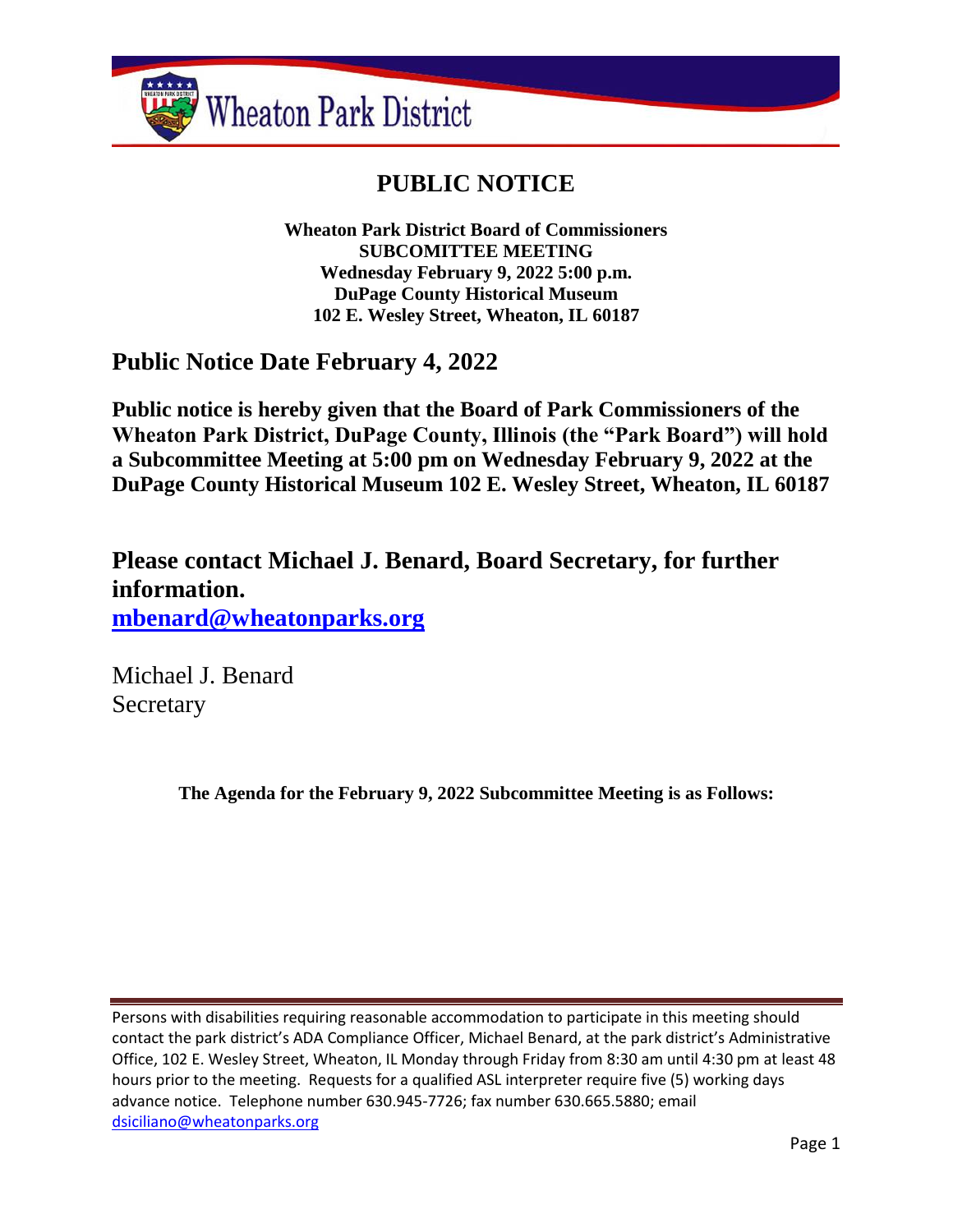

# **Subcommittee Meeting of the Wheaton Park District Board of Commissioners February 9, 2022 5:00 pm**

*No Action Will Be Taken at This Meeting – Review & Discussion Only*

# **CALL TO ORDER**

## **DISCUSSION ITEMS**

#### **Finance and Administration**

- 1. Personnel Policy Manual Review of Proposed Amendments
- 2. Information Technology Review of Recommendation to Engage Inteliquent for VOIP Telephone Services
- 3. Information Technology Review of Recommendation to Engage Peerless Network Inc. for Secondary Internet Services
- 4. Training and Performance Consulting Review of Services Proposal from the Corporate Learning Institute
- 5. Rice and Northside Pools Review of Recommended Season Opening Date
- 6. Memorial Park Review of 2021 Events and 2022 Preview
- 7. Memorial Park Review of Recommendation for Approval of Beer and Wine Sales during 2022 Events

#### **Buildings and Grounds**

- 1. Community Center Parking Lot Reconstruction Project Review of Quotes for Surveying and Design Update from Wight Engineering
- 2. Equipment Purchase for Athletic Department Review of Quotes for Soccer Goals
- 3. Equipment Purchase for Parks Department Review of Sole Source Purchase of one ABI Force Infield Groomer through Traqnology.
- 4. Equipment Purchase for Parks Department Review of Quotes for the Purchase of one Brite Striper #7000 Airless Riding Striper
- 5. Equipment Purchase for Parks Department and Arrowhead Golf Club Review of the Quotes for one Steel Green SG52 Tank Chemical Sprayer
- 6. Native Area Management Services for Various Parks Review of Bid Results and Recommendation
- 7. Rice Pool Concession Deck Seating Review of Bid Results and Recommendation
- 8. Arrowhead Golf Club Shoreline Stabilization Project West #4 & #8 Review of Bid Results and Recommendation
- 9. Arrowhead Maintenance Facility Roof Coating System Review of Bid Results and Recommendation

Persons with disabilities requiring reasonable accommodation to participate in this meeting should contact the park district's ADA Compliance Officer, Michael Benard, at the park district's Administrative Office, 102 E. Wesley Street, Wheaton, IL Monday through Friday from 8:30 am until 4:30 pm at least 48 hours prior to the meeting. Requests for a qualified ASL interpreter require five (5) working days advance notice. Telephone number 630.945-7726; fax number 630.665.5880; email [dsiciliano@wheatonparks.org](mailto:dsiciliano@wheatonparks.org)